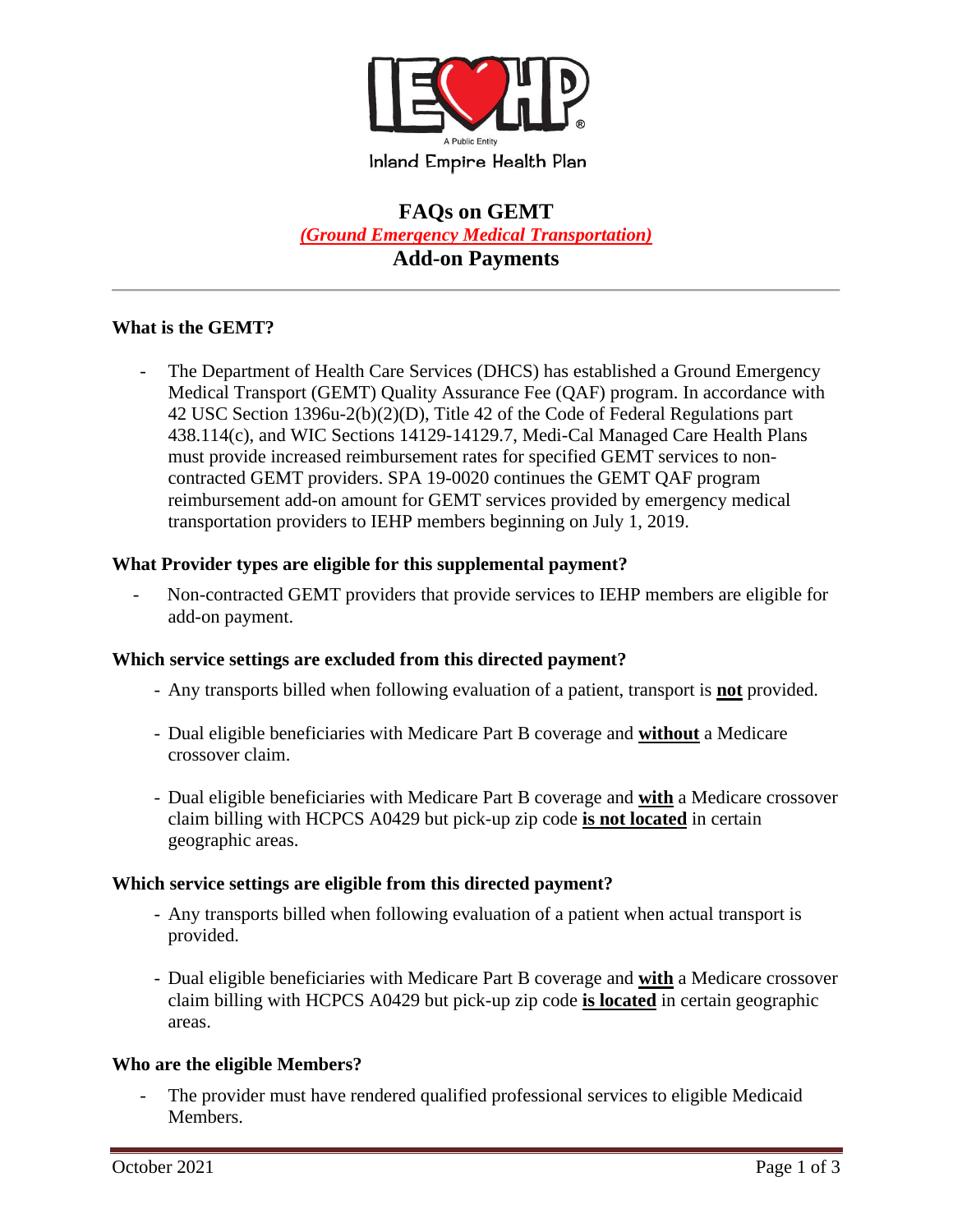**What is the effective period for this directed payment?** 

- Services rendered on or after July  $1<sup>st</sup>$ , 2019.

**What are the eligible (qualified) procedure codes, directed payment amount, and provider responsibilities to earn this GEMT add-on payment?**

| <b>CPT</b><br>Code | <b>Description</b>                                     | <b>Current</b><br><b>Payment</b> | Add-on<br>Amount | <b>Resulting</b><br><b>Total</b><br><b>Payment</b> |
|--------------------|--------------------------------------------------------|----------------------------------|------------------|----------------------------------------------------|
| A0429              | Basic Life Support,<br>Emergency                       | \$118.20                         | \$220.80         | \$339.00                                           |
| A0427              | <b>Advanced Life</b><br>Support, Level 1,<br>Emergency | \$118.20                         | \$220.80         | \$339.00                                           |
| A0433              | <b>Advanced Life</b><br>Support, Level 2               | \$118.20                         | \$220.80         | \$339.00                                           |
| A0434              | <b>Specialty Care</b><br>Transport                     | \$118.20                         | \$220.80         | \$339.00                                           |
| A0225              | <b>Neonatal Emergency</b><br><b>Transport</b>          | \$179.92                         | \$220.80         | \$400.72                                           |

#### **How do we determine the payee for these payments?**

IEHP will pay the GEMT add-on to the billing Provider and billing tax ID associated with the eligible claim.

## **How often will payments be disbursed?**

- IEHP will pay GEMT add-on payments on a monthly basis. For each payment cycle, we will pay GEMT add-on payments for claims adjudicated by the cutoff date for the corresponding service months. The most current payment schedule can be found at: [www.iehp.org](http://www.iehp.org/) > Providers > P4P – Proposition  $56 - \text{GEMT}$  > Proposition  $56 \& \text{GEMT}$ .
- GEMT add-on payments is processed separately after the initial submission is adjudicated. Providers **will not find** GEMT add-on payment in the initial claim payment.

## **What is the Provider Dispute process related to GEMT add-on payments?**

If a Provider has a dispute regarding GEMT add-on payments that **has passed the** *Supplemental Payment date found on the Payment Schedule*, then the Provider may complete the Prop 56 Payment Dispute form found on the Provider portal at: [www.iehp.org](http://www.iehp.org/) > Providers > P4P – Proposition  $56 - \text{GEMT}$  > Proposition  $56 \& \text{GEMT}$ .

The completed Dispute form can be emailed to: [Prop56Inquiry@iehp.org.](mailto:Prop56Inquiry@iehp.org)

# **What is the turnaround time for a resolution for Provider disputes?**

IEHP will provide written notification of the Provider dispute results (via mail or email) within 30 working days from date of receipt.